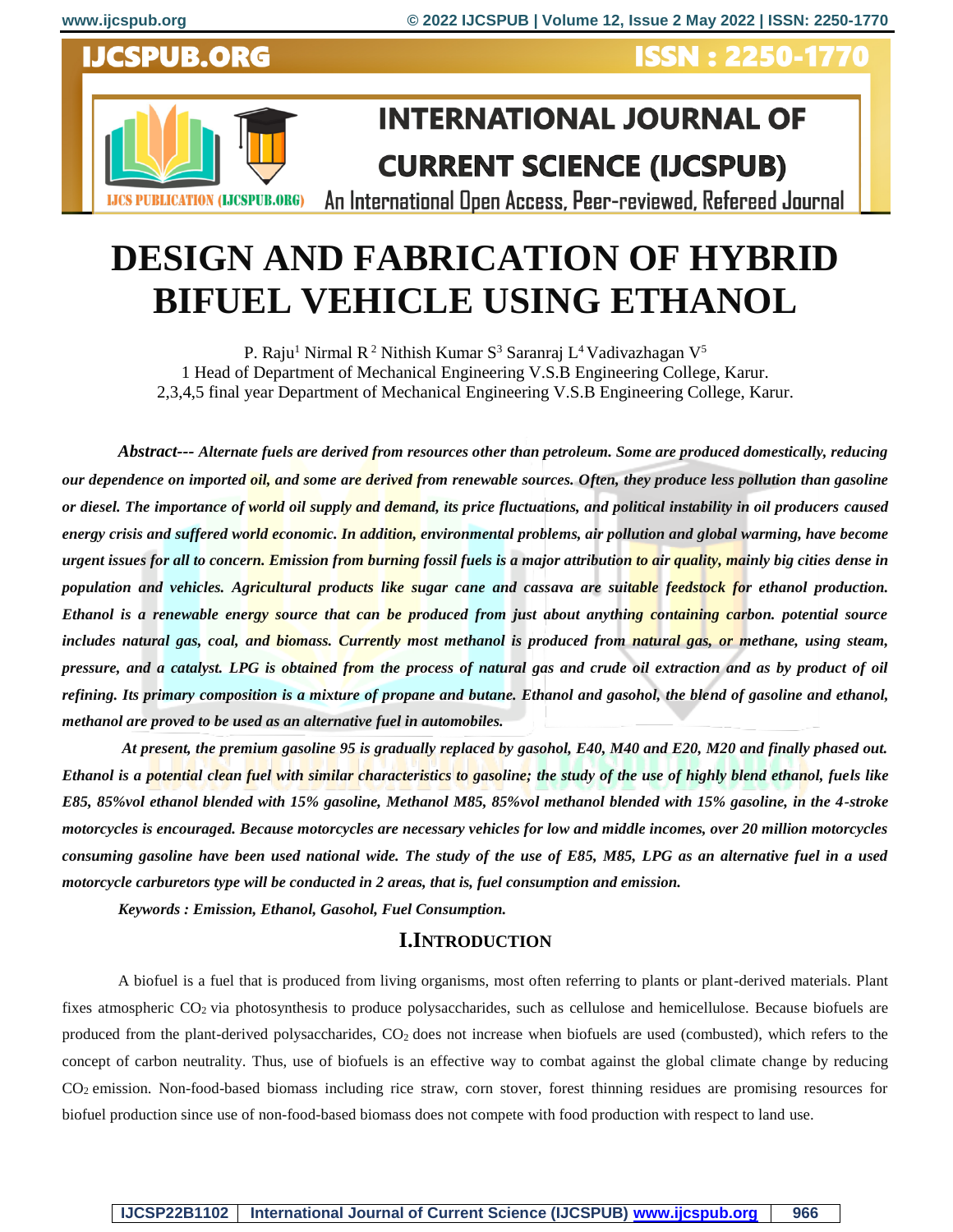### **www.ijcspub.org © 2022 IJCSPUB | Volume 12, Issue 2 May 2022 | ISSN: 2250-1770**

Our bioprocess, so-called growth-arrested bioprocess solved these technical hurdles. Thanks to independence of microbial growth for biofuel production, the growth-arrested bioprocess maintains productivity even in the presence of the inhibitory compounds. We developed genetically engineered strain of Corynebacterium glutamic that can utilize pentose and hexose simultaneously and efficiently. We continue to improve the growth-arrested bioprocess by metabolic engineering and process engineering to realize biorefinery.

 There are two technical hurdles to realize biofuels from non- food biomass: 1) technology for efficient conversion of pentose to biofuel, 2) mitigation of fermentation inhibition by organic compounds (aromatics, organic acids and furans) derived from non-food biomass. Although polysaccharides composed of non-food biomass contain pentose sugars (xylose and arabinose) as well as hexose sugars (glucose, mannose and galactose), microorganisms currently used in industrial bioprocess are incapable of utilizing pentose sugars, leading to low yield of biofuels. Inhibitory compounds are produced in a thermochemical treatment step (referred to pre-treatment) of non-food biomass, but this step is required for efficient enzymatic saccharification of biomass. These inhibitory compounds cause low yield and productivity of bioprocess.

### **II. LITERATURE REVIEW**

# **A.BIO-FUEL**

Biofuel is a type of [renewable energy](https://www.investopedia.com/terms/r/renewable_resource.asp) source derived from microbial, plant, or animal materials. Examples of biofuels include ethanol (often made from corn in the United States and sugarcane in Brazil), [biodiesel](https://www.investopedia.com/terms/b/biodiesel.asp) (sourced from vegetable oils and liquid animal fats), green diesel (derived from algae and other plant sources), and biogas (methane derived from animal manure and other digested organic material).



 Global demand for [energy](https://www.investopedia.com/terms/e/energy_sector.asp) is expected to continue growing substantially and it's widely recognized that alternative, sustainable solutions need to be found to address those needs. Lots of people in the energy industry believe biofuel could be the answer, viewing it as vitally important to future energy production because of its clean and renewable properties. Biofuel functions similarly to [non-renewable](https://www.investopedia.com/terms/n/nonrenewableresource.asp) fossil fuels. Both burn when ignited, releasing energy that can be used to power cars or heat homes. The main difference between them is that biofuels can be grown indefinitely and generally cause less damage to the planet.

Many of the world's major oil companies are now investing millions of dollars in advanced biofuel research, including Exxon Mobil Corp. [\(XOM\)](https://www.investopedia.com/markets/quote?tvwidgetsymbol=xom). America's largest oil company is focusing on advanced biofuels that do not compete with food or water supplies, with most of its allocated funds dedicated to transforming algae and plant waste into fuel that can be used for transportation.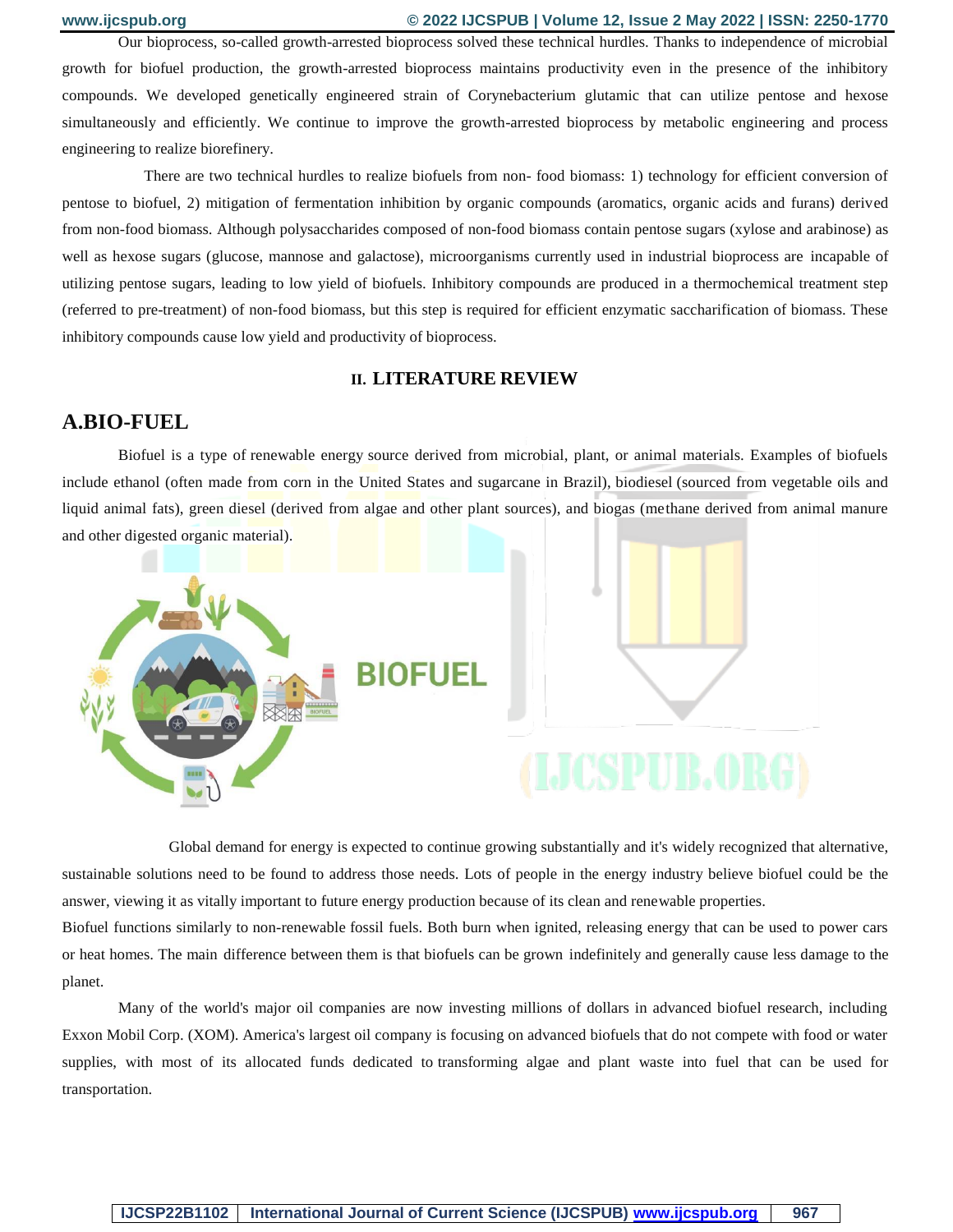### **B. SELECTION OF BIO-FUEL**

The biofuel is produced from any food products or trees, this act can cause food scarcity and lead to the extinction of the species of tree. To overcome these types of problems, we can choose Ethanol as our fuel. The preparation of ethanol is done from the waste of sugar production. This method of manufacturing biodiesel does not affect the environment and tends to productive path of development. Sugarcane feedstock mainly consists of sugar in the form of disaccharide (sucrose), which is readily fermented into ethanol by S. cerevisiae. The process of making ethanol from sugarcane starts when cane stalks are crushed to extract a sugar-rich cane juice. When cane stalks passed through extractor/expeller, cane juice is collected and delivered to a fermentation tank where the yeast fermentation reaction occurs to generate ethanol. The leftover fibrous residue called bagasse (45-50% moisture content) after juice extraction process is commonly combusted to generate heat/electricity for in-plant use. After fermentation, the fermentation broth containing approximately 5-12% ethanol by

weight is now called beer. The beer is delivered to distillation column where the ethanol is recovered, and the liquid residue known as vinasse is co-generated at the bottom of distillation column. At this process, the purity of ethanol can be up to 92-95% therefore further water separation process is required. Commonly, dehydration of the residual water is carried out using molecular sieves resulting in the final product, a fuel-grade anhydrous ethanol (200 proof or >100% ethanol).

### **II. DESCRIPTION OFEQUIPMENT**

## **FUEL INJECTOR**

A fuel injector is an electronically controlled mechanical device which is used to inject/spray (just like a syringe) the fuel into the engine for the preparation of correct air-fuel mixture which in turn provides efficient combustion to the engine. The position of the fuel injectors differs for different engine designs but usually they are mounted on the engine head with a tip inside the combustion chamber of the engine.

### **CYLINDER**

A cylinder is a vital part of the engine. It's a chamber where fuel is combusted, and power is generated. The cylinder consists of a piston and two valves at the top: an inlet and exhaust valves. The piston moves up and down, and its reciprocating motion generates power that moves your vehicle.

### **CYLINDER HEAD**

In an [internal combustion engine,](https://en.wikipedia.org/wiki/Internal_combustion_engine) the cylinder head (often informally abbreviated to just head) sits above the [cylinders](https://en.wikipedia.org/wiki/Cylinder_(engine)) on top of the [cylinder block.](https://en.wikipedia.org/wiki/Cylinder_block)<sup>[\[1\]](https://en.wikipedia.org/wiki/Cylinder_head#cite_note-Wright_2015_p._310-1)</sup> It closes in the top of the cylinder, forming the [combustion chamber.](https://en.wikipedia.org/wiki/Combustion_chamber) This joint is sealed by a [head gasket.](https://en.wikipedia.org/wiki/Head_gasket) In most engines, the head also provides space for the passages that feed [air](https://en.wikipedia.org/wiki/Atmosphere_of_Earth) and [fuel](https://en.wikipedia.org/wiki/Fuel) to the cylinder, and that allow the [exhaust](https://en.wikipedia.org/wiki/Exhaust_gas) to escape. The head can also be a place to mount the [valves,](https://en.wikipedia.org/wiki/Poppet_valve) [spark plugs,](https://en.wikipedia.org/wiki/Spark_plug) and [fuel injectors.](https://en.wikipedia.org/wiki/Fuel_injection)

# **SPARK PLUG**

The spark plug is a fundamental component of your bike's ignition system. Voltage is sent into the plug from its base, jumping from a center electrode to a grounded electrode, creating a spark. This spark ignites the air-fuel mixture in the combustion chamber, causing an explosion that starts the engine power stroke.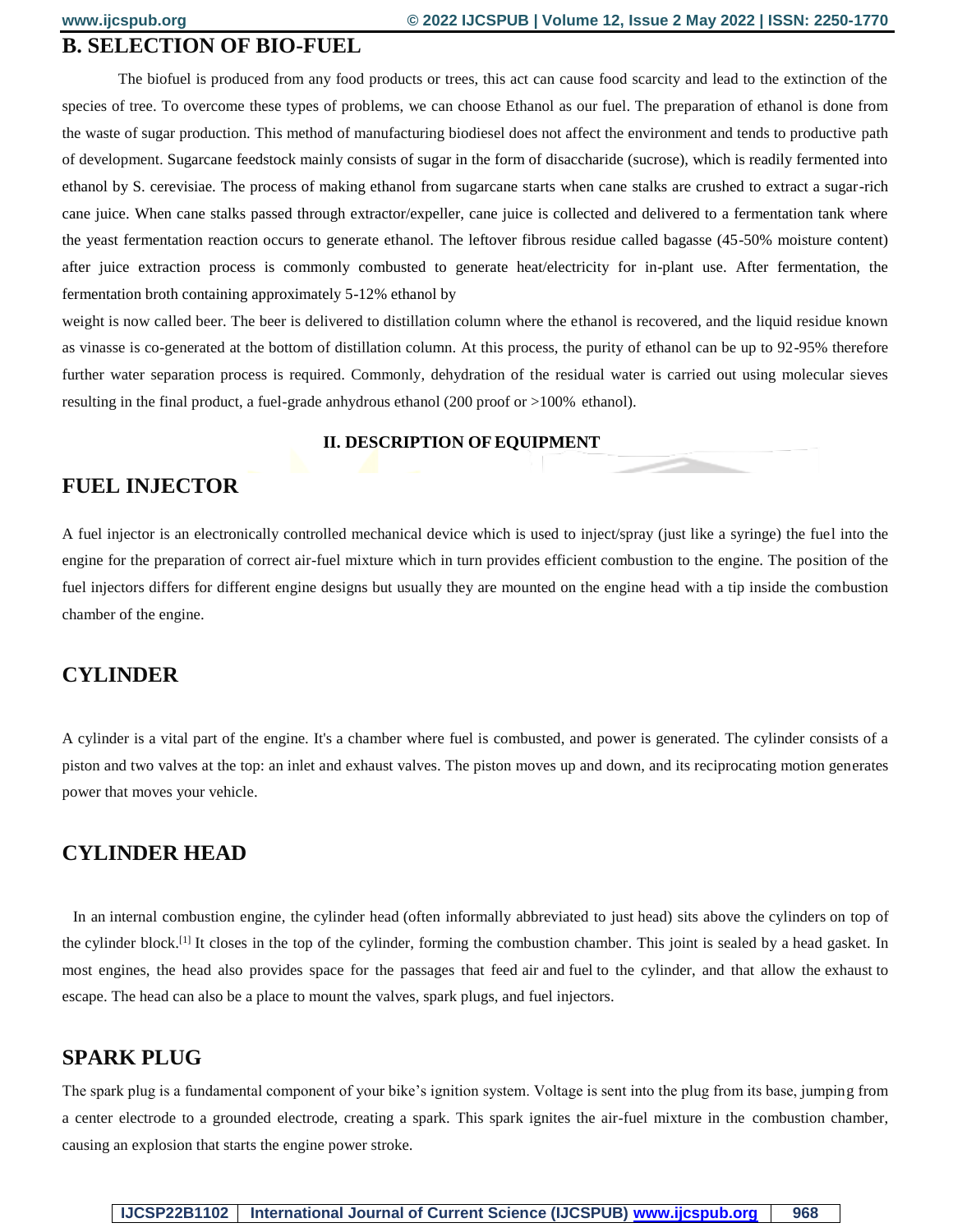# **CRANK**

A crank is an arm attached at a right angle to a rotating shaft by which [circular motion](https://en.wikipedia.org/wiki/Circular_motion) is imparted to or received from the shaft. When combined with a connecting rod, it can be used to convert [circular motion](https://en.wikipedia.org/wiki/Circular_motion) into reciprocating motion, or vice versa. Attached to the end of the crank by a pivot is a rod, usually called a [connecting rod](https://en.wikipedia.org/wiki/Connecting_rod) (conrod).

# **CRANKSHAFT**

A crankshaft is a [shaft](https://en.wikipedia.org/wiki/Shaft_(mechanical_engineering)) driven by a [crank](https://en.wikipedia.org/wiki/Crank_(mechanism)) mechanism, consisting of a series of cranks and [crankpins](https://en.wikipedia.org/wiki/Crankpin) to which the [connecting](https://en.wikipedia.org/wiki/Connecting_rod)  [rods](https://en.wikipedia.org/wiki/Connecting_rod) of an engine is attached. In a [reciprocating engine,](https://en.wikipedia.org/wiki/Reciprocating_engine) it translates [reciprocating motion](https://en.wikipedia.org/wiki/Reciprocating_motion) of the [piston](https://en.wikipedia.org/wiki/Piston) into rotational motion, whereas in a [reciprocating compressor,](https://en.wikipedia.org/wiki/Reciprocating_compressor) it converts the rotational motion into reciprocating motion. In order to do the conversion between two motions, the crankshaft has "crank throws" or "crankpins", additional bearing surfaces whose axis is offset from that of the crank, to which the "big ends" of the [connecting rods](https://en.wikipedia.org/wiki/Connecting_rod) from each cylinder attach.

## **CRANKCASE**

A crankcase is the housing for the [crankshaft](https://en.wikipedia.org/wiki/Crankshaft) in a [reciprocating](https://en.wikipedia.org/wiki/Reciprocating_engine) [internal combustion engine.](https://en.wikipedia.org/wiki/Internal_combustion_engine) In most modern engines, the crankcase is integrated into the [engine block.](https://en.wikipedia.org/wiki/Engine_block) [Two-stroke engines](https://en.wikipedia.org/wiki/Two-stroke_engine) typically use a crankcase-compression design, resulting in the fuel/air mixture passing through the crankcase before entering the [cylinder\(](https://en.wikipedia.org/wiki/Cylinder_(engine))s). This design of the engine does not include an oil sump in the crankcase.

# **CONNECTING ROD**

A connecting rod is the part of a [piston engine](https://en.wikipedia.org/wiki/Reciprocating_engine) which connects the [piston](https://en.wikipedia.org/wiki/Piston) to the [crankshaft.](https://en.wikipedia.org/wiki/Crankshaft) Together with the [crank,](https://en.wikipedia.org/wiki/Crank_(mechanism)) the connecting rod converts the [reciprocating motion](https://en.wikipedia.org/wiki/Reciprocating_motion) of the piston into the rotation of the crankshaft. The connecting rod is required to transmit the compressive and tensile forces from the piston. In its most common form, in an [internal combustion engine,](https://en.wikipedia.org/wiki/Internal_combustion_engine) it allows pivoting on the piston end and rotation on the shaft end.

### **PISTON**

A piston of [reciprocating engines,](https://en.wikipedia.org/wiki/Reciprocating_engine) reciprocating [pumps,](https://en.wikipedia.org/wiki/Pump) [gas compressors,](https://en.wikipedia.org/wiki/Gas_compressor) [hydraulic cylinders](https://en.wikipedia.org/wiki/Hydraulic_cylinder) and [pneumatic cylinders,](https://en.wikipedia.org/wiki/Pneumatic_cylinder) among other similar mechanisms. It is the moving component that is contained by a [cylinder](https://en.wikipedia.org/wiki/Cylinder_(engine)) and is made gas-tight by [piston rings.](https://en.wikipedia.org/wiki/Piston_ring) In an engine, its purpose is to transfer force from expanding gas in the cylinder to the [crankshaft](https://en.wikipedia.org/wiki/Crankshaft) via a [piston rod](https://en.wikipedia.org/wiki/Piston_rod) and/or [connecting rod.](https://en.wikipedia.org/wiki/Connecting_rod) In a pump, the function is reversed, and force is transferred from the crankshaft to the piston for the purpose of compressing or ejecting the [fluid](https://en.wikipedia.org/wiki/Fluid) in the cylinder. In some engines, the piston also acts as a [valve](https://en.wikipedia.org/wiki/Valve) by covering and

### **III.WORKING PRINCIPLE**

The experimentation is carried out in the normal TVS Apache 150 bike engine. The type of the engineis 4-Stroke Air Cooled OHC. It is the air cool type engine with displacement 147.5 cc. The maximum power and torque of the engine is 13.7 bhp @ 8500 rpm and 12.3 Nm @ 6000 rpm respectively. The process of production of ethanol from sugar or grain is well known. In contrast with methanol production, the process does not require extreme temperature and pressure and thus very small units are possible.

The performance of the IC engine is tested with pure gasoline and ethanol blends. The degree of success is compared based on specific fuel consumption, Brake means effective pressure, specific power output, specific weight and Exhaust smoke and other emissions.

The Total Fuel Consumption (TFC) *vs* Break Power (BP) for pure gasoline and ethanol blend E10, E20 and E25.

From it is noticed that TFC in Gasoline is little high compared with E Blend. It indicates that the E Blend yields better economy compared to pure gasoline. The Specific Fuel Consumption (SFC) *vs* Break Power (BP) for pure gasoline and ethanol blend E10, E20 and E25.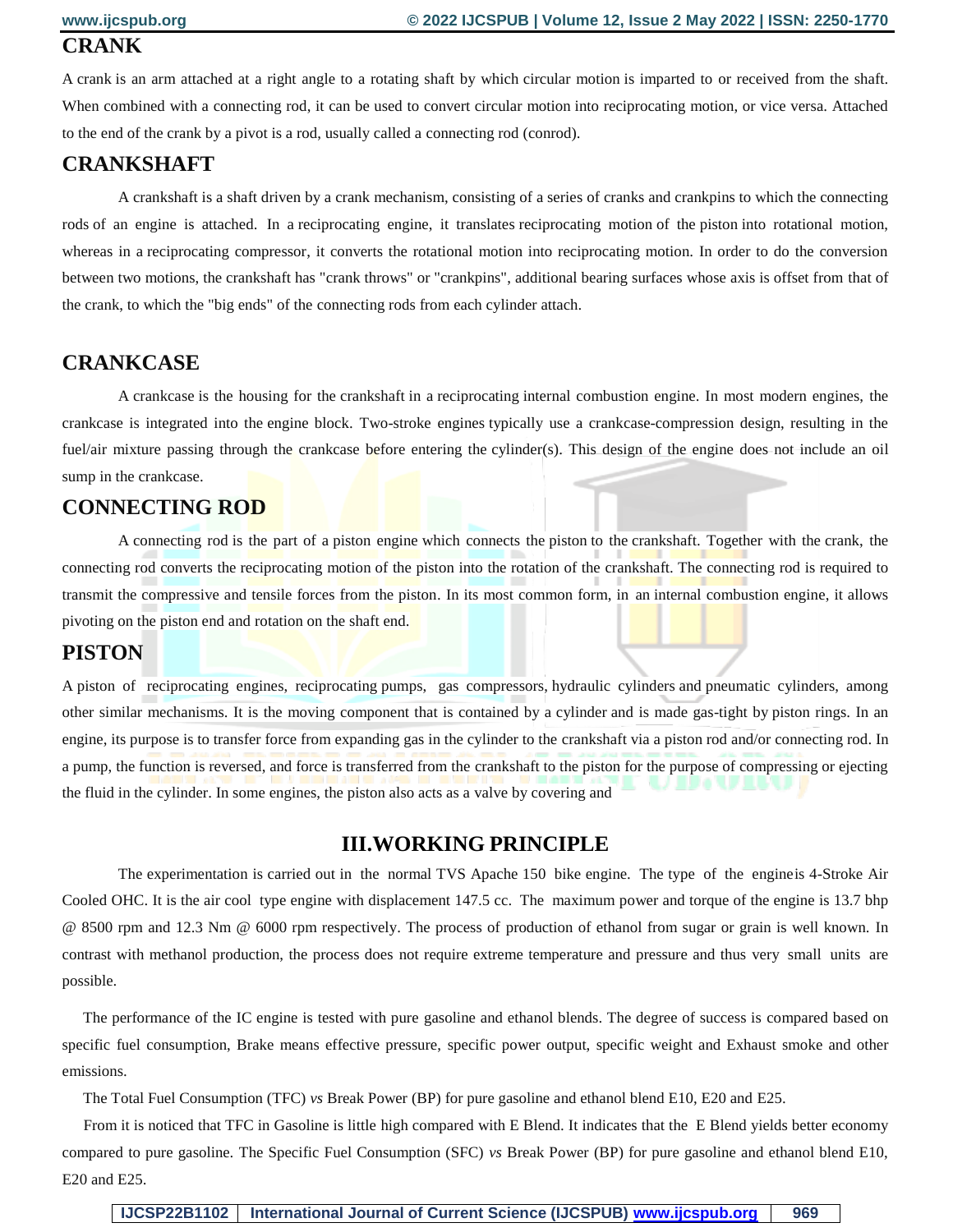### **www.ijcspub.org © 2022 IJCSPUB | Volume 12, Issue 2 May 2022 | ISSN: 2250-1770**

From it is ensured that the gasoline fuel has high SFC. The E Blends yields better fuel economy in various percentages. If percentage of E Blend increases SFC also increases. BP versus Indicated Power is plottedfor gasoline and E Blends.

From it is noticed that the value of IP is lessfor E10 Blend and the value increases if the percentage of Blend increases. The indicated thermal efficiency, brake thermal efficiency and mechanical efficiency of gasoline compared with E10 Blend ethanol.

After comparison of gasoline and the ethanol- gasoline blends as various perspectives the improved performance of ethanolgasoline blends was obtained from the comparison graphs. From the Fig. 4 it is proved that there is a significant increase in the mechanical efficiency of E10 Blend compared with Gasoline.

In mechanical efficiency point of view E10 only gives the better output. In other efficiencies the ethanol-gasoline blends provide better output compared with gasoline output. BP *vs* variousefficiencies for E25 Ethanol is compared and plottedagainst pure gasoline.

Several researchers have investigated the use of LPG in SI engine. Scientists and researchers have done numerous experimental and theoretical investigations on SI engine fueled with LPG at different operating parameters and conditions and promising results have been obtained with regard to thermal efficiency, fuel economy and exhaust emission point of view. In studies carried out it was found that at the range of lean-to stoichiometric equivalence ratios, the flame propagation speed of LPG is faster than of gasoline but at rich mixture gasoline has the higher flame speed. Due to the high flame propagation speed of LPG at lean mixture, combustion characteristics of LPG are superior to that of gasoline in lean burn engines



### Fig: Timing Diagram

In spark ignition engines, the fuel normally mixed with air in the engine intake system. Combustion of the fuel-air mixture reacted inside the engine cylinder controls engine power, efficiency, and emissions. If oxygen is sufficient, a hydrocarbon fuel can be completely oxidized. That is, the carbon in the fuel is then converted to carbon dioxide CO2, and the hydrogen to water H2O. Exhaust gascomposition depends upon the relative proportions of fuel and air fed to the engine, fuel composition, and completeness of combustion. In practice, the exhaust gas of an internal combustion engine contains complete combustion products; CO2 and H2O, as well asincomplete combustion products; CO, H2, unburned hydrocarbons, and soot. Under fuel rich operating conditions, the amounts ofincomplete combustion products become more substantial since oxygen is insufficient to complete combustion inside the cylinder.

The stoichiometric air-fuel ratio or fuel-air ratio depends on fuel composition. Fuel-air mixtures with more than or less than the stoichiometric air requirement can be burned. With excess air or fuel-lean combustion, the extra air in unchanged forms appears in the products. Under the fuel-rich mixtures, the incomplete combustion occurs because there is insufficient oxygen to oxidize fuel carbon and hydrogen. The incomplete combustion products are a mixture of CO2 and H2O and carbon monoxide CO and hydrogen H2 as well as nitrogen N2. Because the composition of the combustion products is significantly different for fuel-lean and fuelrich mixtures, and because the stoichiometric air-fuel ratio or fuel-air ratios depend on fuel composition; it is more informative to define the fuel-airequivalence ratio, or the relative air-fuel ratio.